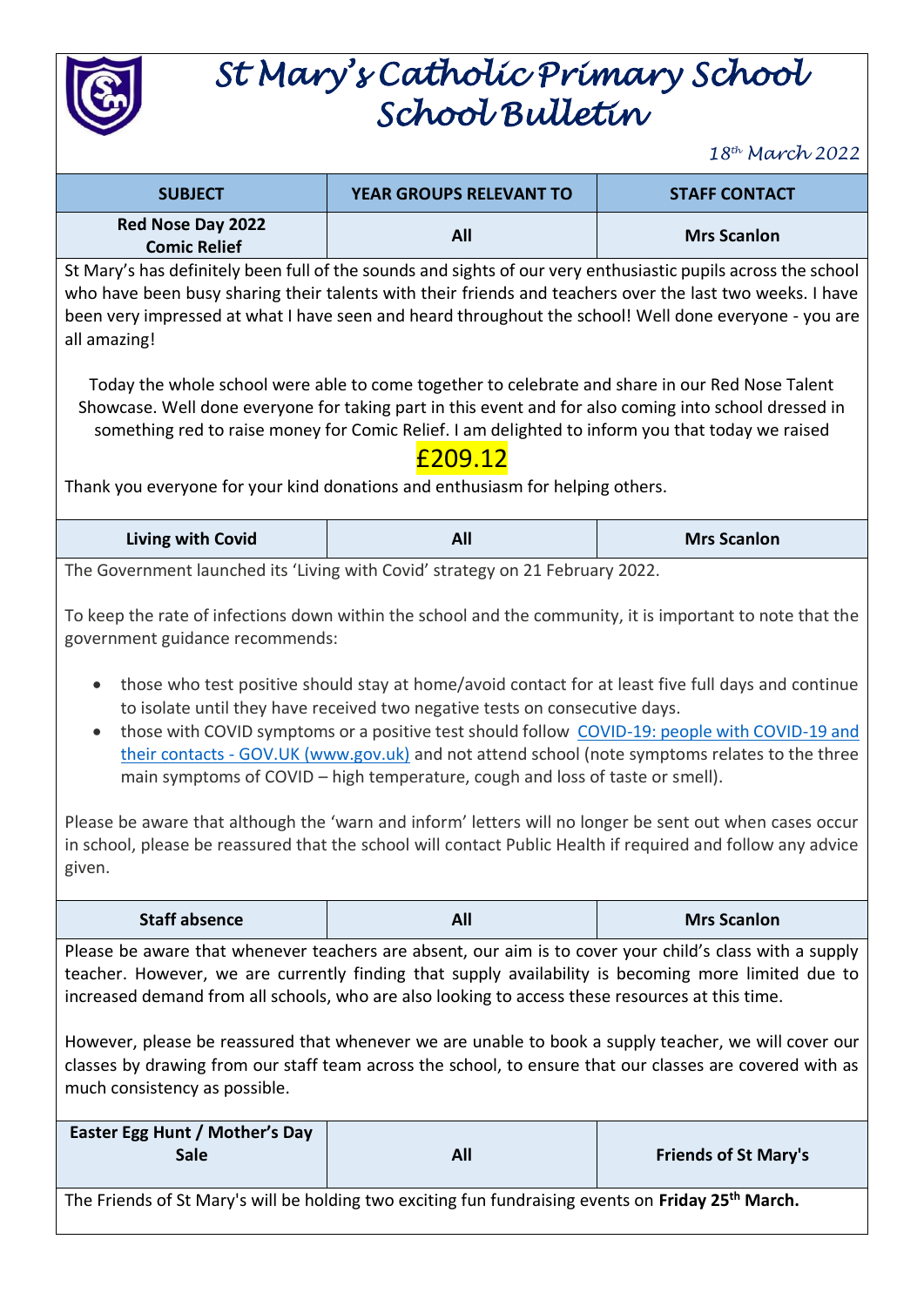During the school day they will be holding a Mother's Day sale. Children can bring in £2 to buy a present to take home for their mother/carer.

After school on the same day, Friday 25<sup>th</sup> March, the Friends of St Mary's will be holding once again the popular Easter Egg Hunt. It will cost £2 to take part in the hunt and the prize will be an Easter Egg. This will be held after school until approx. 5pm in the school field. **All are welcome and children must be supervised by parents/carers at this event.** 

Further details and event posters will be sent out by Parentmail early next week but please do note the date in your diaries.

| <b>Cake Sale Green Class</b> | All | <b>FSM</b> |
|------------------------------|-----|------------|
|------------------------------|-----|------------|

Wednesday 23rd March will be the class cake sale for Year 3, held after school on the school drive. Please can all Year 3 donations of cakes, biscuits etc. be brought into school on Wednesday morning. Donations can be accepted at the office and please do not provide goods containing nuts.

Please all remember to bring some money to buy some treats after school and support all the class cake sale efforts.

| <b>Free Forest School Play</b><br>Sessions                                                            |  |  |
|-------------------------------------------------------------------------------------------------------|--|--|
| Dlogen see attached flyer regarding Eres Farest Cebaal Dlou Cessions in the Faster Cebaal Halidays at |  |  |

Please see attached flyer regarding Free Forest School Play Sessions in the Easter School Holidays at Tunbridge Wells and Rusthall Commons.

**Diary Dates**

#### TERM 4

- 18.03.22 Comic Relief Red Nose Day
- 23.03.33 Year 3 Cake Sale
- 25.03.22 Friends of St Mary's Mother's Day Sale during school day
- 25.03.22 Friends of St Mary's Easter Egg Hunt (after school until approx. 5pm)
- 01.04.22 Last Day of Term for pupils (**1pm finish for pupils**)

### TERM 5

- 19.04.22 First Day of Term for pupils
- 19.04.22 National Offers Day for Reception 2022 places
- 25.04.22 29.4.22 Indigo Class Bikeability Course
- 27.04.22 Year 2 Cake Sale
- 02.05.22 May Bank Holiday School Closed
- 09.05.22 to 12.05.22 Year 6 SATs week
- 11.05.22 Year 1 Cake Sale
- 24.05.22 Young Voices Concert at the O2 Arena London (Indigo and Violet class participants)
- 25.05.22 Reception Class Cake Sale
- 27.05.22 Last Day of Term for pupils (**3.15pm finish**)

## TERM 6

06.06.22 - First Day of Term for Pupils 09.06.22 - New Reception Class 2022 Make and Take Session 10am - 11am 13.06.22 - 17-6-22 Beacon Open week tours - Indigo class 13.06.22 - Red and Indigo Class group photos 16.06.22 - Bags to School Collection - Friends of St Mary's 23.06.22- New Reception Class 2022 Stay and Play Session 10am - 11am 24.06.22 to 27.06.22 - Indigo and Violet Classes Residential at PGL Windmill Hill